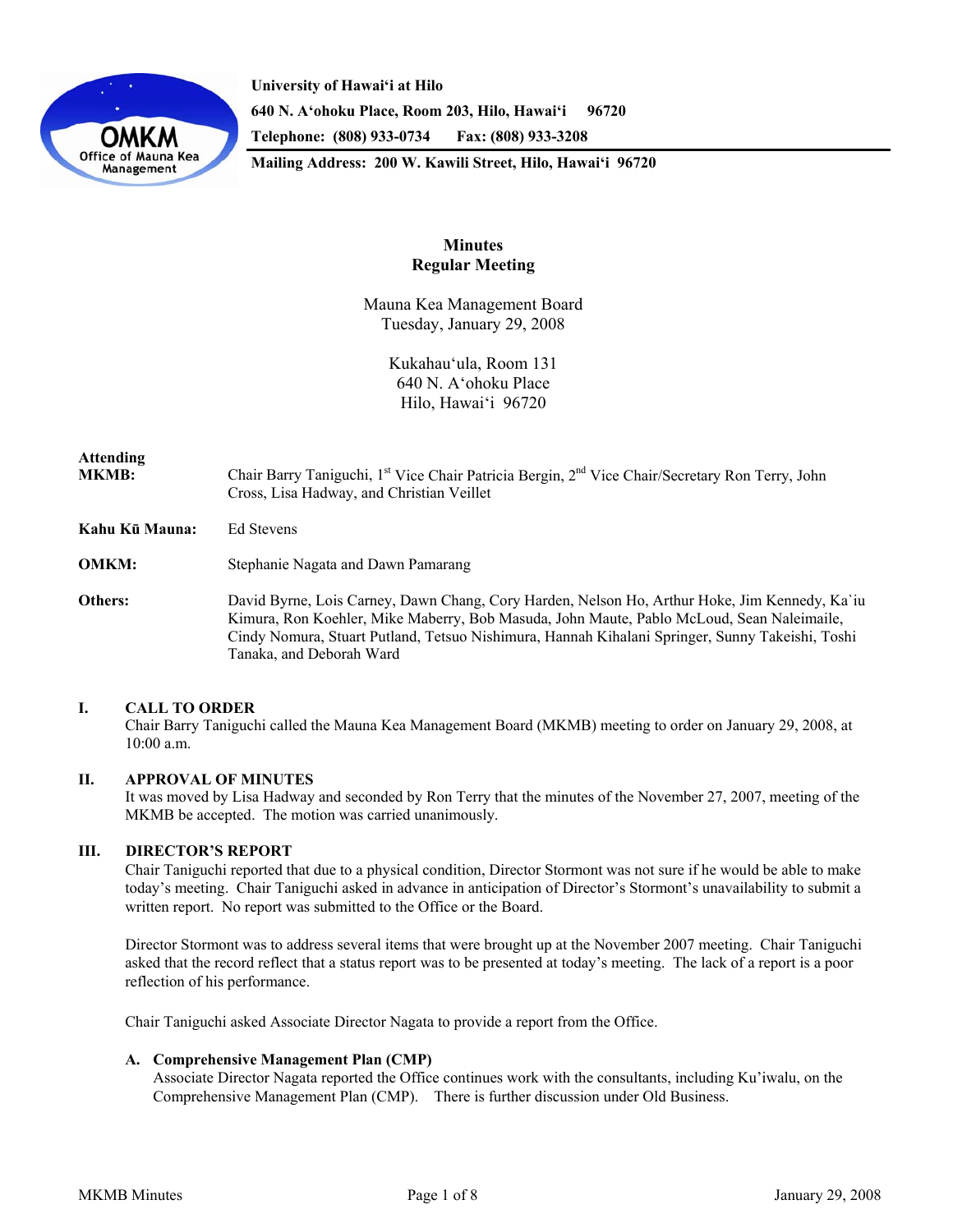# **B. Memorandum of Understanding between Mauna Kea Observatories Support Services (MKOSS) and Pohakuloa Training Area (PTA)**

Associate Director Nagata reported the Office and MKOSS are developing a memorandum of understanding (MOU) with Pohakuloa Training Area (PTA). MKOSS will purchase a certain number of units of a product called Durasoil in exchange for 2,000 tons of gravel from the PTA quarry. Durasoil is used to control dust on gravel and dirt roads. MKOSS is also looking at the possibility of using Durasoil on the summit access road for dust mitigation, but first we need to determine whether this product attracts, in particular, Argentine ants.

# **IV. COMMITTEE REPORTS**

# **A. Kahu Kū Mauna Council**

Ed Stevens reported he, along with Associate Director Nagata, is planning a whole day retreat for the Council at Hale Pohaku to go thru the draft of the Cultural Management Plan prepared by Pacific Consulting Services, Inc. (PCSI). They want to review it with the Council before PCSI goes further. Associate Director Nagata clarified PCSI's first consultation with the Council is to make sure they are going in the right direction.

Mr. Stevens reported they hosted Ku`iwalu for a talk story session at their January meeting to get acquainted with Ku`iwalu and the concepts they are working on. It was a very good meeting and much was accomplished.

The Council has some very strong concerns about the Pan-STARRS project. In the early stages when the plan was presented, it was a simplified plan that looked at placing four small telescopes on the roof of the coude room. It seemed innocent enough at the time, that the Council did not have much objections to the proposal. However, since then it has evolved from placement on the roof of the coude room, to tearing down the entire UH 88" facility and constructing an entirely new observatory. The planners felt as long as they stayed within the same footprint, it was okay. The issue of staying within the same footprint came into question when an option was proposed to orient the new building such that it would straddle an existing underground utility tunnel. It looked as though it would have to go outside the existing footprint and intrude into undisturbed earth. The primary concern raised was that the character of the project has changed drastically from a "recycle" project to a completely new construction project. If this is the way the project will move forward, then it should go through the full approval process for a major project and be considered as "new construction" utilizing a recycled site.

Associate Director Nagata clarified that Pan-STARRS was declared a major project back in 2002, and is going through the major project review process. Mr. Stevens asked is it a major project recycle or a major project reconstruction? Associate Director Nagata stated the Master Plan did not make a distinction between the two. A project is reviewed based on its classification, i.e. major vs. minor. A major project would have to go through the formal design review process required in the Master Plan, in addition to complying with all State and Federal, if applicable, requirements.

Mr. Stevens clarified the Council's concern is that if this project did not go through the required steps it would be setting a precedence. He urged the Board to seriously consider this and not let this project set precedence.

Ron Terry commented that when he saw the design review for Pan-STARRS he was surprised by what was required. The discussion about rearranging and going out of the 3-D footprint prompted Sean Naleimaile to speak up and state this is not what they wanted to see. Dr. Terry's impression is that Pan-STARRS is going to stick with the original 3-D footprint. Dr. Terry asked Mr. Stevens given that he felt this is new construction, would he rather see it on a different site?

Mr. Stevens replied it is his own personal opinion that a site trade-off should be considered as an option. Build the Pan-STARRS facility down in the North Plain and upon completion, dismantle and remove the UH 88" Telescope Observatory from the summit. There may be some objections to the site trade-off resulting in building on new ground, but it is a matter of educating the people that the North Plain is a "benign" area that is mostly pahoehoe where there are no known burials or cultural sites. Regardless of whatever site is chosen, an archaeological survey would have to be done. It is suggested that the site trade-off option be considered for all existing observatories on the summit when it becomes their time to dismantle and rebuild.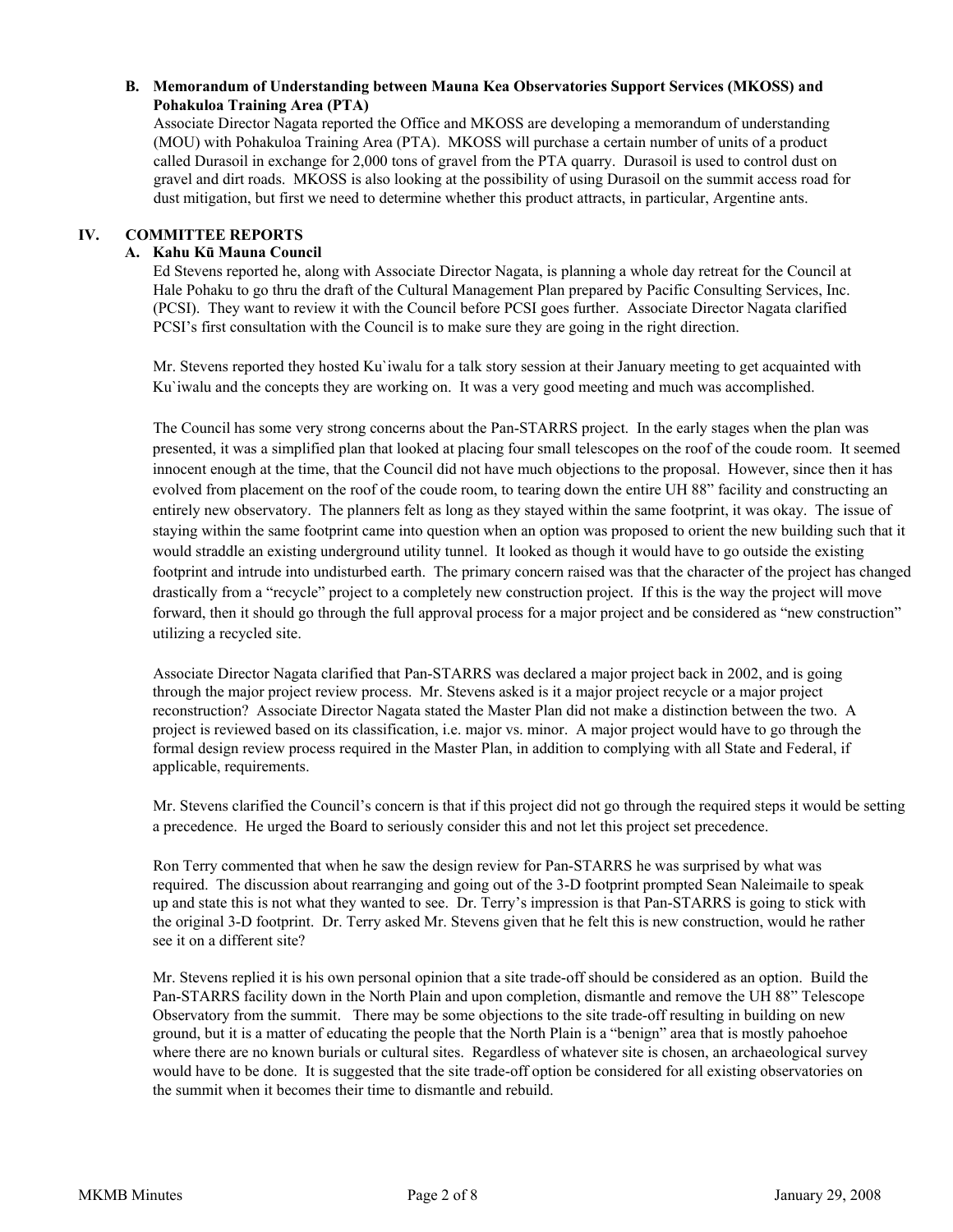Lisa Hadway's understanding was that Pan-STARRS is not going to progress until the Comprehensive Management Plan is done. Dr. Terry stated the design review process has been suspended and does not expect another meeting for some time. Dr. Terry replied when it is resumed, the Pan-STARRS designers may wish to consider expanded alternatives. Mr. Stevens suggested that since the project has been put on hold it is a good time to consider regrouping or redoing rather than let the project get too far ahead making it hard to turn back.

Dr. Terry expressed his concern that we also need to carefully investigate the natural environment of any new alternative site(s). In addition to the wēkiu bug and other invertebrates, there are other considerations that need to be brought forward.

Mr. Stevens added he hopes that Ku`iwalu will take this discussion into account in determining what should go in the CMP.

# **B. Environment Committee**

Ron Terry reported the Committee continues with the development of the Natural Resources Management Plan. When the CMP issue came forward, they were trying to find a way to integrate these two in terms of content and timing. At the next meeting they will have something a little more concrete to report.

# **C. Hawaiian Culture Committee**

No Report.

# **V. OLD BUSINESS**

# **A. Mauna Kea Observatories Support Services (MKOSS) Transfer**

Christian Veillet began discussing this matter with other observatories and has also reviewed historical documents. The main reason for making a change, as voiced by the committee, is perception. It seems that MKOSS functions very well providing services to the observatories and to the general public, primarily maintenance of the road and Visitor Information Station. It does not appear that any negative perception is based on what is happening today.

Regardless of where MKOSS ends up, it is going to be under the University of Hawaii (UH). The observatories would not object to the transfer provided they receive assurances that UH is committed to ensuring that services provided by MKOSS will continue.

One issue is the Operating and Site Development Agreement (OSDA) between each observatory and UH that describes MK[O]SS as the entity dedicated to providing services to all the observatories. Some might think the OSDAs should be revised because MK[O]SS is described as being under IfA. Dr. Veillet thinks this might be a minor point because it is a small part of the OSDA.

A second issue involves a conflict of interest that might arise because of MKOSS' control by the observatories. For example, a problem could occur if the observatories want something that the Office is against. Dr. Veillet feels this argument may be weak because the Board is there to handle these types of conflicts.

The third issue involves a long term scenario. Currently, the Board's handling of issues seems to work by making sure things are done properly and trying to keep matters in balance, including observatories. There is also a commitment by UH to make things work well. But things could change in the future. For example, what if the Board becomes anti-astronomy and decides it no longer wants to provide services to the observatories. However, it could be set up where the funds for MKOSS is protected and shielded from UH. MKOSS would still be controlled by the Oversight Committee which is composed of representatives from all the observatories. Even if MKOSS is moved under OMKM, and the OMKM Director becomes the official "boss" of the Oversight Committee; the voting power will still be in the hands of those who are providing the funds to run MKOSS.

Dr. Veillet mentioned there is a Directors' meeting in March and this will be one of the issues that will be discussed. He will report back to the Board at the next meeting.

Dr. Terry asked about who was on the committee to look into the transfer issue. Dr. Veillet replied there is a committee comprised of Lisa Hadway, Jim Kennedy, Rob Pacheco, Harry Yada, Ron Koehler, and Associate Director Nagata. The committee met before the last Board meeting. He is trying to clarify matters with the observatories and gain consensus.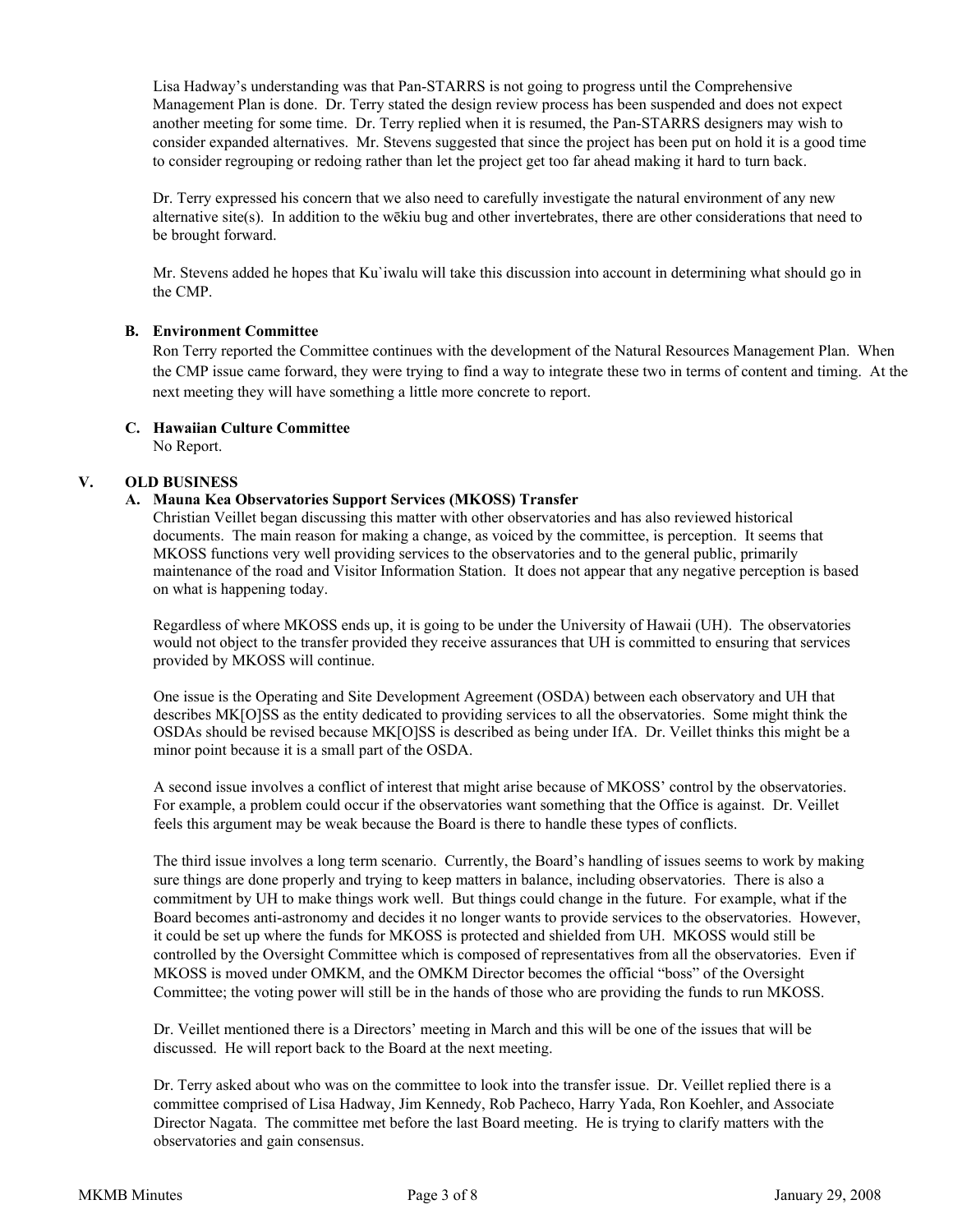Dr. Terry stated Dr. Veillet gave an excellent summary from the observatory side, but he would like to get Mr. Yada's and Mr. Pacheco's perspective, i.e., the advantages and disadvantages from the public or other user's standpoint. Dr. Veillet added there is consensus from the committee that the transfer should take place. Dr. Veillet is working to try to make that move.

John Cross supported the move to the Office, but as a new member on the Board wanted to know what kind of rules and decisions the Director or staff could make on their own so that they do not have to come to the Board for every request. Mr. Koehler explained almost everything the MKOSS does is routine. When a situation arises that is not routine, he goes to OMKM. For instance, the Smithsonian Submillimeter Array's (SMA) request to grade an area where they are having some drainage erosion is taken to OMKM. Internal matters are taken care of by MKOSS. External activities, e.g., putting up a structure, trenching, or something out of the ordinary, MKOSS goes to OMKM and the Board.

Dr. Veillet commented that one of the observatories' concerns is making sure the Office is properly prepared to take on the services, such as managing personnel. Currently, Mr. Koehler can turn to Bob McLaren for guidance and advice. There needs to be assurances there will be someone that Mr. Koehler can turn to when problems arise.

Chair Taniguchi agreed that there is a good working relationship between MKOSS and OMKM. The question is where does MKOSS fit in the organizational structure? Currently on paper MKOSS appears linked with IfA. Perception is reality to many people, and the link between MKOSS and IfA gives the wrong impression. Practically speaking things will still work the same if a transfer is made.

Ms. Hadway asked if the fees from commercial tours go to MKOSS. Associate Director Nagata explained that MKOSS receives a share of the commercial tour operator fees based on a formula for how much of MKOSS' expenses are attributable to commercial tour operations. We reimburse MKOSS. OMKM also sets aside monies for an infrastructure fund for MKOSS to use for example, road improvements. Associate Director Nagata stated that before the University took over the commercial permitting function, the fees paid to DLNR went into the general fund. None of the fees were applied directly towards Mauna Kea. MKOSS was actually supporting the commercial tours operations because it had to absorb all the expenses. Now the commercial tour operators are paying their share of the costs.

# **B. Proposal Processing Schedule & Project Review**

Dr. Terry reviewed the latest of the flow charts. It is based on what you saw at previous meetings, with some minor changes. These flow charts are meant to serve as a guide for how we process applications that come to the Board. It provides a systematic step-by-step look at the process. Since this process has not yet been applied to a major project, any deviation might indicate a wrinkle in the process. When that occurs we should review it and make appropriate changes. There will likely be changes after some of the problems are identified.

It is important to note that the Board's role is scaled back. Originally it was assumed the Board would be managing the EIS. MKMB's role now is more that of commenter on the EIS at the various different stages. If MKMB does not like it, it certainly has a say about it. Although MKMB's vote is a recommendation, it will be an important factor when it goes to the President, Board of Regents, and DLNR, particularly if MKMB gives a negative vote. Since MKMB is not the accepting authority for the EIS, it is taken out of the chain of liability. MKMB will not get sued when an EIS is challenged for its adequacy. It also reduces the cumbersomeness of the whole process, but does not detract from the Board's ability to review projects. It puts the responsibility squarely on the applicant.

The approach deviates when it comes to filing a conservation district use application (CDUA). It was felt by various members of the group that once MKMB and UH approves a proposed project we should feel comfortable going ahead and filing the CDUA in conjunction with the applicant. The applicant does all the work, but OMKM files the CDUA. So MKMB will be a party at that point to contested cases and other things. It was felt that after they have been through the EIS process and the approval/disapproval process, if the Board approves it, it should be willing to help walk it through the CDUA process. If MKMB disapproves, OMKM will not file the CDUA.

Associate Director Nagata added one of the assumptions accompanying the flow charts states that if the MKMB did not recommend approving the project, it would recommend that the Chancellor of the campus which supported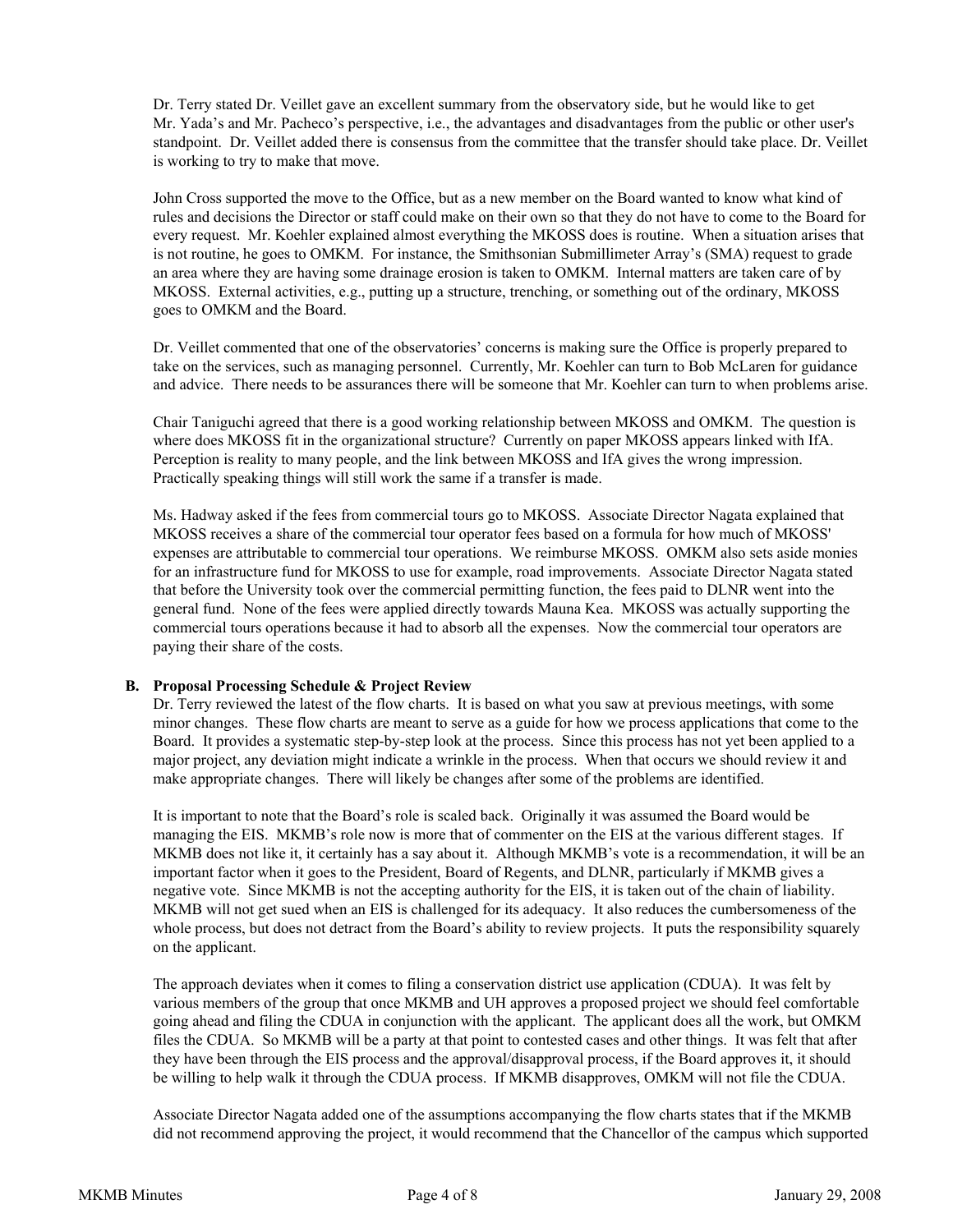the project would be the one to submit the CDUA. For example, the Chancellor for Manoa would be responsible for a project proposed or supported by IfA.

Dr. Terry stated we tried very hard to make sense of the process outlined in the Master Plan. He thought if this flow chart was done when they were developing the Master Plan, they might have come up with a slightly different Plan. This is a good faith effort to try to address the most likely situations that we will encounter.

Chair Taniguchi suggested adopting the guidelines as a living document, subject to change in the future. Dr. Terry added that by adopting it, it would be memorialized and become part of the process. It should be attached to all proposed projects.

Dr. Terry moved to adopt the Major Project Review Steps and Schedule for Processing Proposals Submitted to OMKM as official OMKM guidelines. Chair Taniguchi added recognizing that it is subject to change and it is a living document. Dr. Terry accepted that amendment. Patricia Bergin seconded the motion. The motion was carried unanimously.

#### **C. Natural Area Reserves Memorandum of Understanding (MOU)**

No report from the Director. Chair Taniguchi requested carrying this matter over to the next meeting.

#### **D. Administrative Rules**

No report from the Director. Chair Taniguchi requested carrying this matter over to the next meeting.

# **E. University of Hawai`i System Comprehensive Management Plan**

(Chair Taniguchi requested moving this item last on the agenda.)

Dawn Chang provided the Board with an update on the CMP. It was made clear at the November meeting that there needs to be coordination with OMKM and development of the CMP should be driven by OMKM. The completion date of May 2008 was unrealistic and disrespectful because the current efforts of the Office were not being taken into consideration.

Since November they have aggressively engaged in coordination with OMKM. They attended two Environment Committee meetings, a meeting with Kahu Kū Mauna, and meetings with OMKM's Natural Resources Management Plan and the Cultural Resource Management Plan consultants. We are taking guidance from OMKM.

Following the November meeting a recommendation was made to the University System that the May deadline was not going to work. As a consequence, UH System is taking the lead from OMKM which is hoping to take a completed and approved CMP to the Legislature and seek authority to promulgate administrative rule. A new deadline for the CMP is late Fall 2008.

Ms. Chang stated Ku'iwalu and OMKM's consultants had developed a conceptual working draft of the Table of Contents:

#### Cultural and Environmental "Orientation"

Based on internal discussions with Ku'iwalu's subconsultants, meetings with Kahu Kū Mauna and the Environment Committee, it was felt a cultural and environmental orientation was a critical part of the CMP. Current thinking is to put it before the Introduction and Executive Summary to set the framework and understanding of the significance of Mauna Kea.

#### Background

This section will provide a summary of the history of events and various plans and reports, including the Auditor's reports, and ending with Judge Hara's decision.

#### Goals and Objectives of the CMP

The goals and objectives will be defined and based on a review of Judge Hara's order, consultation, meetings and community outreach.

#### Description of the Resources

Descriptions of the cultural and natural resources are being prepared by OMKM's consultants.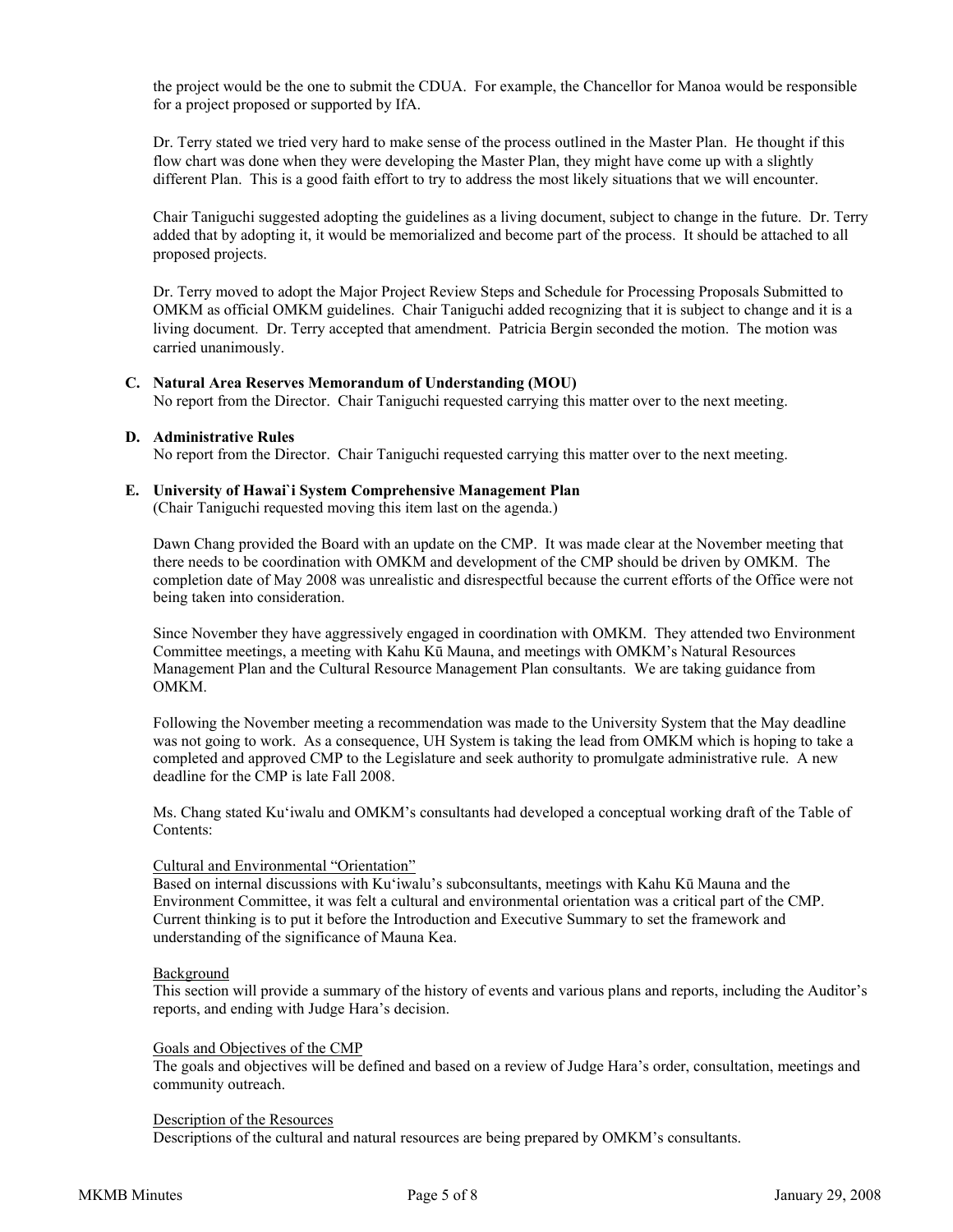# Description of the Social and Human Environment and Existing Uses and Activities

This section will address astronomy facilities, infrastructure, recreational, commercial, educational activities and cultural.

### Community Involvement Process

The community involvement process is a critical component of the CMP. The success of the CMP is dependent on the endorsement by the community at large. Does the community feel that the CMP is reflective of the community's concerns? Does the community feel it had a part in addressing the CMP's management measures and are they willing to embrace it? There will be a lengthy community involvement process. All of the consultants, including Ku'iwalu, will be engaging in their respective community outreach. To gauge community sentiment, Ku'iwalu will be engaging in both traditional public forums, large public meetings, and non-traditional public meetings in venues that people feel comfortable with that is within their own kuleana.

#### Management Recommendations for Addressing Future Land Uses and Activities

The CMP will include management measures for addressing future land uses. We do not know how the community feels about future development, siting, or decommissioning of obsolete telescopes. Feedback from the community will help guide the development of management recommendations. Ms. Chang emphasized and made it clear that the plan is not addressing a particular development such as Pan-STARRS and the Thirty Meter Telescope (TMT.) It is addressing the <u>concept</u> of future development. As of today, January 29, 2008 – the plan is not proposing to include a particular development.

Chair Taniguchi asked why not? If you are getting community input, you are going to have those who want it and those that do not want it. There is no sense in kidding ourselves that the plan will say there is no future development. Ms. Chang stated they are not proposing that they not talk and have the discussion about future development, but rather the document will not be lieu of an EIS for Pan-STARRS or for the TMT.

Chair Taniguchi stated you are going to get both sides of the story so why not do a programmatic EIS for the total science reserve? Then that way we know. If OMKM and MKMB are going to be charged with managing the science reserve into the future, we should look at items like possible future development - what they are and what kind of impacts they would have on the reserve as a whole.

Ms. Chang was concerned about including specific development. People would be faced with making judgments on a specific type of development as opposed to just engaging in discussions in general about future development. For example, if the community as a whole says no, we do not want to look at the Northern Plateau, then the TMT would not even be considered because that is the only viable location for the TMT. Asking people to look at general development in the general context of future development might make the discussion very difficult or might even polarize people. After engaging in full discussion it may be that we end up doing what Chair Taniguchi suggests.

Chair Taniguchi remarked 500 acres has been identified for future development. He does not know how many facilities can be put within the 500 acres, but likely one could go on the northern plateau. Mr. Stevens felt the carrying capacity of the summit should be reviewed. He felt it was already too crowded. Pan-STARRS for example should consider locating on the North slope. It seems to make sense and there are benefits to both sides. While excavating and building the new one down below, you can still operate the one at the top. The advantage is that backfill from the excavation can be used as backfill when the facility on top is dismantled. It has to be something natural to the area. It should not be imported material.

Dr. Terry stated one of the problems we have with identifying new areas for development is the issue of data gaps with respect to the biological and physical resources. We need a process for obtaining knowledge to make siting decisions in the future. We are not there yet. We are not going to be able to make intelligent decisions at the moment. That is why funding for this office's scientific initiatives is so critical, not just for our primary interest, which is managing the resources, but also for future development. If you want to have future development, you are not going to get it without quality information. This Board is not going to let you go there.

Chair Taniguchi stated there is going be opposing views. If he was on the Land Board judging a plan, he would rather see a comprehensive plan with enough information, not necessarily fixed in stone, but for him to know about possible projects and understand the potential impacts of those projects. Impacts should be reviewed not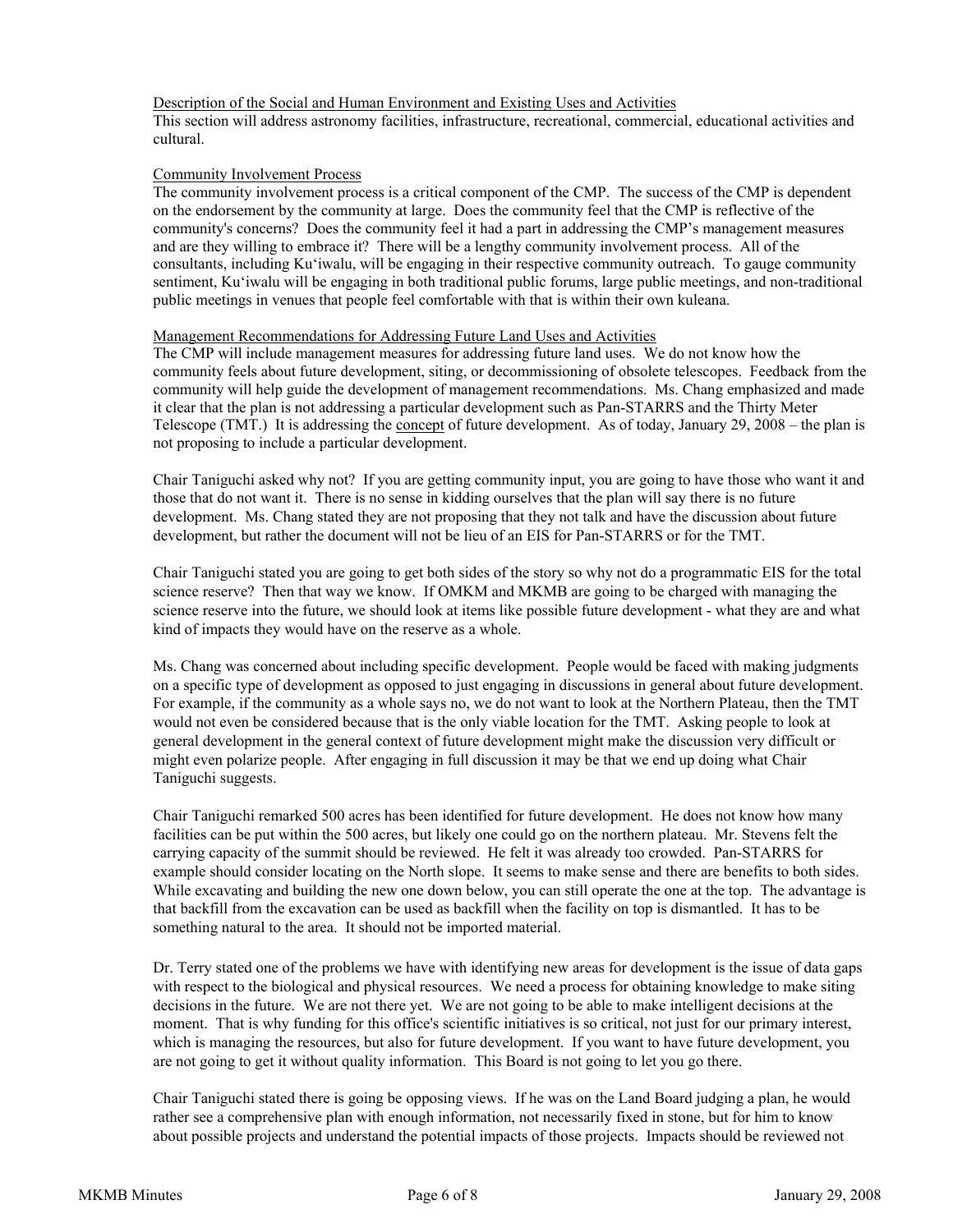only in the Science Reserve, but lands adjacent to the Science Reserve. Chair Taniguchi said you can do things right or you can do the right thing. They are two different things. Doing things right is just following what the law says. Doing the right thing is taking steps beyond just the law. It is time we do what is right and not just do things right.

Ms. Chang stated it has always been their intention to do the right thing. The members on the team feel the kuleana is more than just doing the work, but it is doing honor to Mauna Kea. We are deferring to OMKM for their leadership in this, and will provide the MKMB with regular updates. MKMB and eventually the Land Board will have to approve this. The plan is to go before the Land Board and provide a briefing on the CMP content and process. We need to get guidance and feedback from the Land Board early in the process and not wait until December when they might say they this is not what they expected.

#### Implementation Plan

There will be a section addressing how the plan is to be implemented.

#### Adaptive Management

The CMP will include a process for regular updates in response new information.

#### Discussions

Ms. Ward asked if there is going to be an energy budget, including looking at adaptations that could reduce energy consumption. Telescope facilities use a tremendous amount of electricity. Ms. Chang stated that if it is something that is relevant and makes the management of Mauna Kea more efficient, then we should look at that. Dr. Terry stated that should be part of their Natural Resources Management Plan.

Nelson Ho hoped there would be some discussion regarding lease issues. Ms. Chang stated that and other issues regarding ceded lands, financing and funding need to be addressed. There may be some issues that are not part of the CMP, but they plan to discuss these as part of the community outreach to provide guidance to policy makers.

There was discussion about assurances that obsolete telescopes will be dismantled and not just left on the mountain. Even though it is a requirement in the sublease to dismantle, what would happen if the telescope owner went bankrupt? It was suggested that funds be kept aside for later use or require a performance bond.

Chair Taniguchi commented that the deadline to complete the CMP was pushed back to November 2008 in order to go before the Legislature in 2009 to get authority to promulgate administrative rules for managing the mountain. Without the CMP we would have to wait another year.

# **VI. NEW BUSINESS**

# **A. University of Hawai`i Commercial Tour Permits**

Associate Director Nagata reported the UH commercial tour permits which expired on December 31, 2007, were extended. The past year was the first year under UH management and some sections of the permits need to be clarified and/or expanded. There were two major issues that need to be addressed in the permits.

# Transfer of UH Permits

One issue is whether or not the permits may be transferred or assigned. Similar to the DLNR permits, UH permits do not allow assignment, sale or transfer of permits; however, the language is vague and needs clarification. Realistically, the permits have intrinsic value. If assignments and/or sales are allowed, UH does not receive a share in the net gain. The UH should receive some of the proceeds of the transfer/sale. But based on discussions at a meeting with the commercial operators, OMKM may decide to continue the policy of no assignments.

Chair Taniguchi stated the total number of permits is limited to nine, but there are others who want to obtain a permit. There is value in the permits if one of the Permittees wants to relinquish its business and were to sell the permit. But what if the Permittee wanted a family member to take over; do you allow that transfer of permit? It is a complicated issue.

Dr. Terry suggested that if anybody has any comments or ideas that they direct them to Associate Director Nagata as soon as possible.